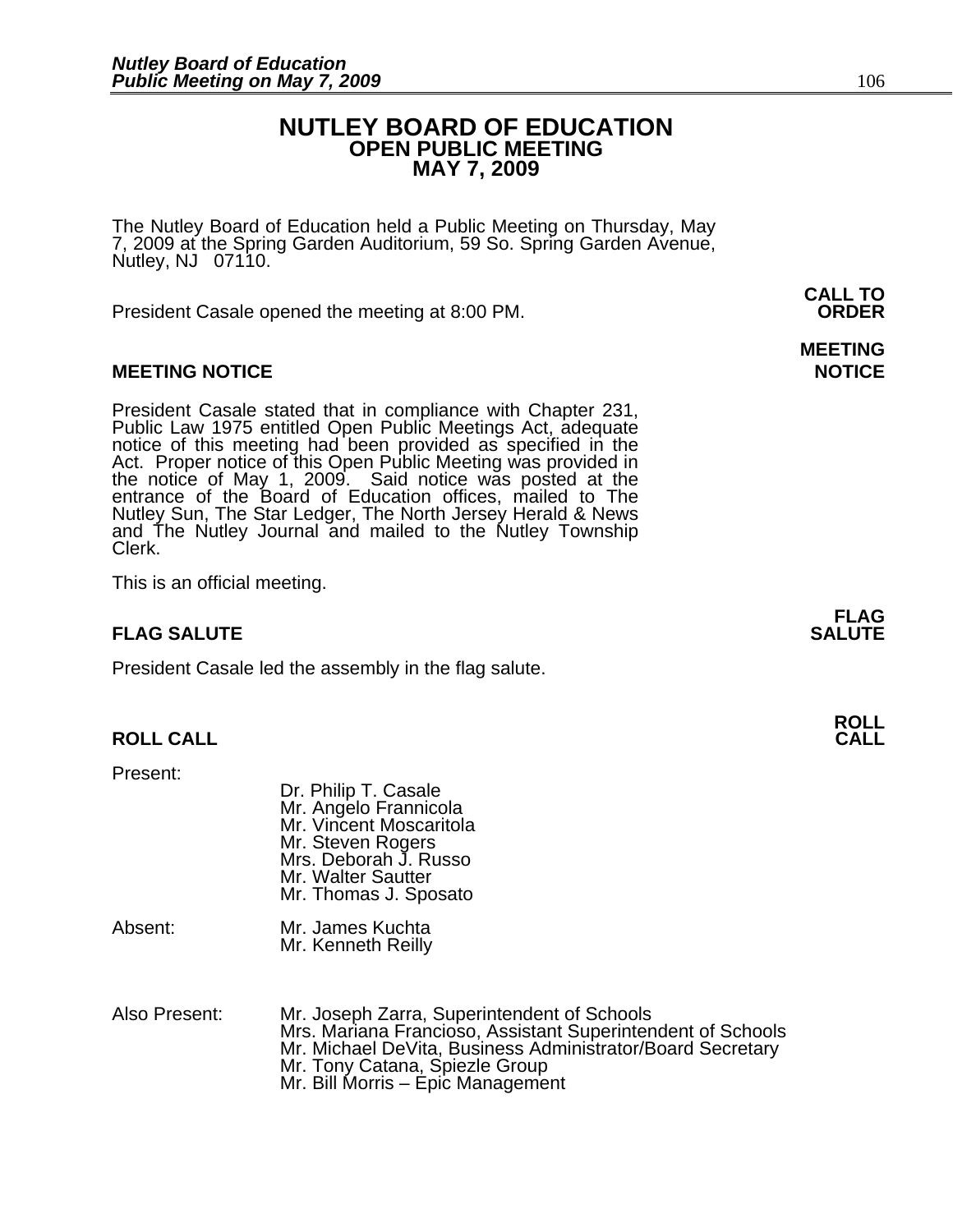President Casale introduced Mr. Catana of Spiezle Group who gave a presentation on the Spring Garden Gym Design.

#### **HEARING OF CITIZENS CITIZENS**

Time was allowed for the public to ask questions and make comments regarding the Spring Garden Gym Design.

Several residence asked questions and made comments not limited to the following:

-Square Footage of the Gym -Parking -Moving the Backstop of the Baseball Field -Fencing around Parking Area and Field -Egress of Building -Moving the Old Design 17 ft. Down -Handicap Parking Spaces -Students Accessing the Playground and Field -Submitting Plans to the Planning Board and Building Department -Flooding Studies -Schedule for Construction & Completion -Putting a Canopy over Gym Entrance -Public Seeing the Plans -Drainage of Field -Usage of Old gym during Construction -Netting on Outside of the Building -Floor in Gym

### *RESOLUTION*

Trustee Moscaritola made a motion, Trustee Frannicola presented and get approval from the Building Department.

A discussion ensued and it was stated that the DOE has received the plans and bids will not go out until approval is received.

The structural engineers have gone through the gym and said it does not have to come down.

Upon being put to a roll call vote the motion was unanimously approved.

#### **RESOLUTION**

## **HEARING OF**